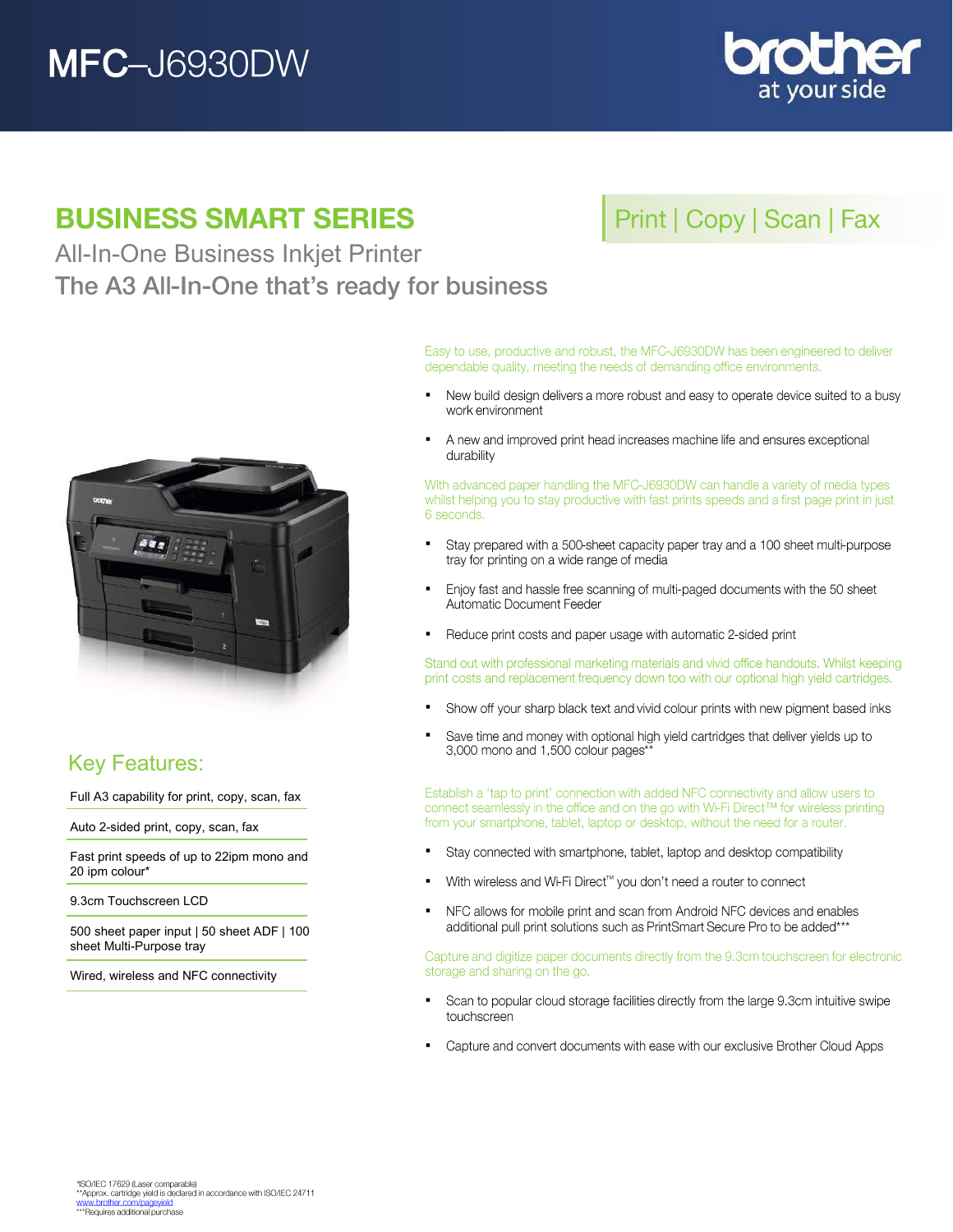### **General**

| <b>Technology</b>                 | Inkjet                                                                                                                                                                      |
|-----------------------------------|-----------------------------------------------------------------------------------------------------------------------------------------------------------------------------|
| <b>LCD Display</b>                | 9.3cm colour touchscreen                                                                                                                                                    |
| <b>Memory</b>                     | 265MB                                                                                                                                                                       |
| Local Interface                   | Hi-Speed USB 2.0                                                                                                                                                            |
| <b>Wired Network Interface</b>    | 10Base-T/100Base-TX                                                                                                                                                         |
| <b>Wireless Network Interface</b> | 802.11b/g/n (Infrastructure Mode)                                                                                                                                           |
| <b>NFC connectivity</b>           | Supports both NFC cards (for secure<br>authentication with pull print solutions like<br>Brother PrintSmart Secure Pro) and Android NFC<br>devices for mobile print and scan |
| <b>Ink Gauge Indication</b>       | Ink levels can easily be displayed on the LCD using<br>the ink management menu                                                                                              |

### **Colour Printer**

| Speed                                 | 22ipm mono & 20ipm colour based on ISO/IEC<br>24734                     |
|---------------------------------------|-------------------------------------------------------------------------|
| Speed (Fast Mode)                     | Up to 35 pages per minute mono & up to 27<br>pages per minute colour    |
| Warm-up Time                          | 0 seconds                                                               |
| <b>Resolution</b>                     | Up to 1,200 x 4,800dpi                                                  |
| 2- Sided Print                        | Yes                                                                     |
| <b>Droplet Size</b>                   | Minimum droplet size of 1.5pl                                           |
| <b>Colour Enhancement</b>             | Brother Image Enhancement allows the user to<br>customise colour output |
| <b>FPOT</b><br>(First Print Out Time) | 6 seconds                                                               |

### **Printer Functions**

| $N$ -up Printing <sup>3</sup>          | Reduce up to 2, 4, 9, 16 or 25 A4 pages into just<br>one A4 page (Mac, up to 2, 4, 6, 9, or 16)                                           |
|----------------------------------------|-------------------------------------------------------------------------------------------------------------------------------------------|
| Poster Printing <sup>4</sup>           | Enlarge 1 A4 page into a poster using 4, 9, 16 or<br>25 A4 pages                                                                          |
| <b>Watermark Printing</b> <sup>4</sup> | Watermark your documents with predefined<br>text or with your own user-defined messages                                                   |
| <b>Booklet Printing</b> <sup>4</sup>   | Print documents in A5 booklet format using<br>automatic or manual 2-sided print                                                           |
| Print Profiles <sup>3</sup>            | Store your favourite driver settings as profiles to<br>easily recall them (great for saving time and for<br>less technically adept users) |
| Print Archive <sup>4</sup>             | An electronic carbon copy feature that saves an<br>electronic copy of all printed documents as a<br>PDF file                              |
| <b>Mono Only Mode</b>                  | If a colour ink runs out, continue printing in<br>Mono                                                                                    |

### **Open Interface**

| Allows the use of $3^{rd}$ party solutions & apps,<br><b>Brother Solutions</b>          |  |
|-----------------------------------------------------------------------------------------|--|
| such as PrintSmart Secure Pro to increase<br>Interface (BSI)<br>security & productivity |  |

*<sup>1</sup>Approx declared yield value in accordance with ISO/IEC 24711 <sup>2</sup>Calculated with 80g/m² paper <sup>3</sup>Windows® & Mac® only*

<sup>4</sup>Windows® only<br><sup>5</sup>Optional free download from the Brother Solutions Centre <u>[http://solutions.brother.com](http://solutions.brother.com/)</u><br><sup>5</sup>Must be web connected<br><sup>7</sup>Maximum number of printed pages per month can be used to compare designed durability b

### **Printer Driver**

| Macintosh <sup>5</sup><br>OS X v10.9.5/10.10.x/10.11.x       |  |
|--------------------------------------------------------------|--|
| linux <sup>5</sup><br>CUPS, LPD/LPRng (32 & 64 bit editions) |  |

### **Mobile / Web Based Printing & Scanning**

| <b>Brother iPrint&amp;Scan</b><br>(Android)              | Print from, scan to, send faxes, preview received<br>faxes, preview copies and check the machine status<br>from an Android device              |
|----------------------------------------------------------|------------------------------------------------------------------------------------------------------------------------------------------------|
| <b>Brother iPrint&amp;Scan</b><br>(iPad / iPhone / iPod) | Print from, scan to, send faxes, preview received<br>faxes, preview copies and check the machine status<br>from an iPad / iPhone / iPod Touch. |
| <b>Brother iPrint&amp;Scan</b><br>(Windows® Phone)       | Print from and scan to a smart phone running the<br>Windows® Phone Operating System                                                            |
| <b>Brother Print&amp;Scan</b><br>(Windows® 8 & RT)       | Print from and scan to a Windows® 8 or Windows<br><b>RT Tablet</b>                                                                             |
| Google Cloud Print 2.0 <sup>6</sup>                      | Print most common file types from any Google<br>Cloud Print enabled application                                                                |
| <b>AirPrint</b>                                          | Print most common file types from any AirPrint<br>enabled application                                                                          |
| Mopria                                                   | Print most common file types from Mopria<br>supported Android devices                                                                          |
|                                                          | Brother Print Service Plugin Print from Android devices without a dedicated App                                                                |
| Evernote <sup>™6</sup>                                   | Print from and scan to Evernote™ without using a<br>PC.                                                                                        |
| Box <sup>6</sup>                                         | Print from and scan to Box without using a PC                                                                                                  |
| Dropbox <sup>6</sup>                                     | Print from and scan to Dropbox without using a PC                                                                                              |
| Google Drive <sup>™6</sup>                               | Print from and scan to Google Drive™ without<br>using a PC                                                                                     |
| OneDrive <sup>6</sup>                                    | Print from and scan to Microsoft <sup>®</sup> OneDrive without<br>using a PC                                                                   |
| Flickr® <sup>6</sup>                                     | Print from and scan to Flickr® without using a PC                                                                                              |
| Facebook® <sup>6</sup>                                   | Print from and scan to Facebook® without using a<br>PC.                                                                                        |
| Evernote <sup>™6</sup>                                   | Print from and scan to Evernote™ without using a<br>PC                                                                                         |
| OneNote <sup>6</sup>                                     | Scan to Microsoft <sup>®</sup> OneNote without using a PC                                                                                      |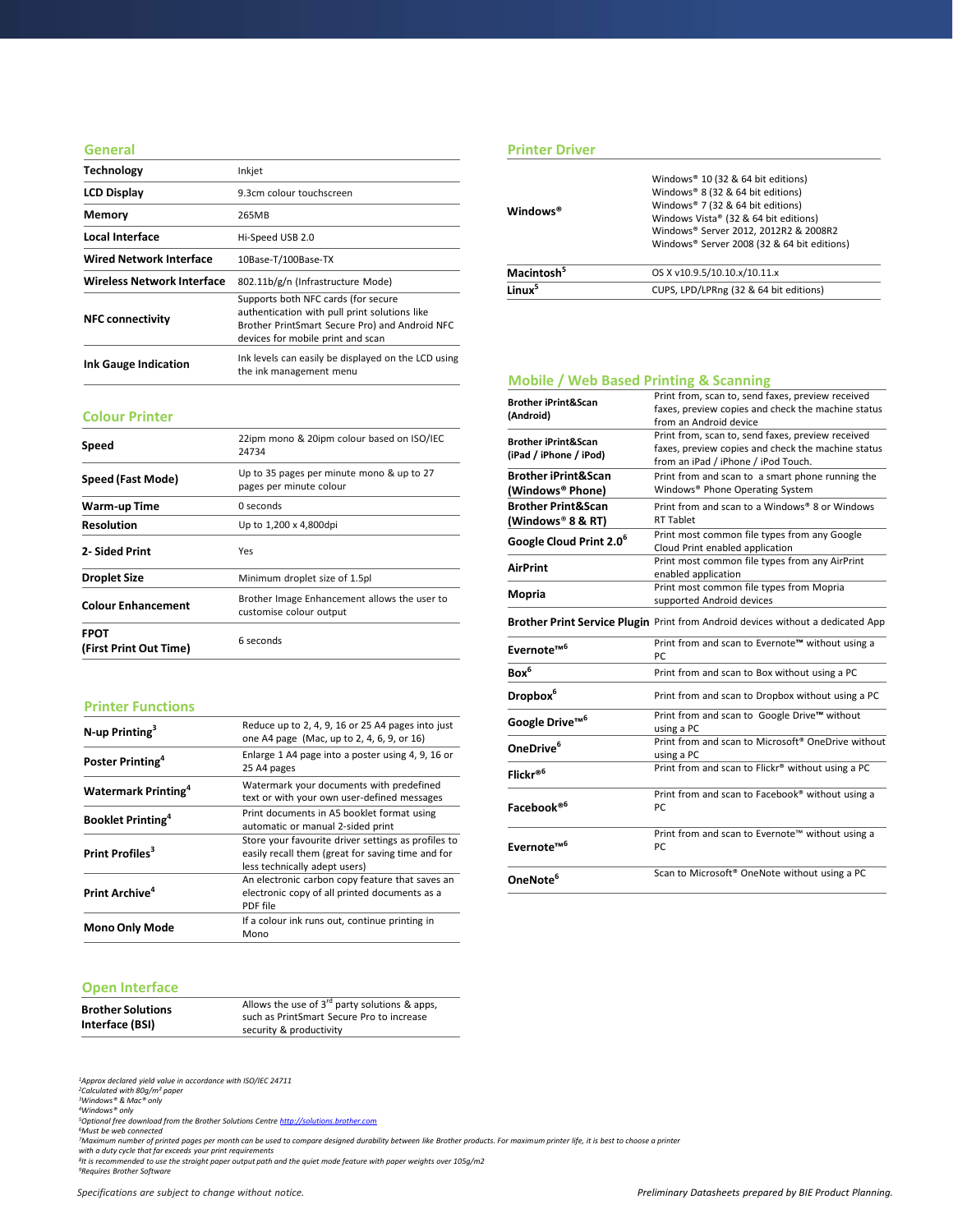### **USB Host**

| <b>Direct Print</b> | Print directly from a USB flash memory drive. The<br>supported file, JPEG,                                                               |
|---------------------|------------------------------------------------------------------------------------------------------------------------------------------|
| <b>Direct Scan</b>  | Scan directly to a USB flash memory drive. The<br>supported file formats include: PDF, PDF/A,<br>Secure PDF, Signed PDF, JPEG, XPS, TIFF |

| <b>Scanner Type</b>                                 | Dual CIS (Contact Image Sensor)                                                                                                                                      |  |
|-----------------------------------------------------|----------------------------------------------------------------------------------------------------------------------------------------------------------------------|--|
| <b>Colour &amp; Mono Scanning</b>                   | Yes                                                                                                                                                                  |  |
| <b>Scan Speed Mono</b>                              | 18ipm (images per minute)                                                                                                                                            |  |
| 2-sided Scan Speed Mono                             | 36ipm (images per minute)                                                                                                                                            |  |
| <b>Scan Speed Colour</b>                            | 18ipm (images per minute)                                                                                                                                            |  |
| 2-sided Scan Speed Colour 18ipm (images per minute) |                                                                                                                                                                      |  |
| <b>Scan Resolution from ADF</b>                     | 600x600dpi (mono) 300x600dpi (colour)                                                                                                                                |  |
| <b>Scan Resolution from</b><br><b>Scanner Glass</b> | 1200x2400dpi (mono) /1200x1200dpi (colour)                                                                                                                           |  |
| <b>Interpolated Scan</b><br><b>Resolution</b>       | Up to 19,200 x 19,200dpi                                                                                                                                             |  |
| <b>Colour Depth</b>                                 | 16, 777, 216 colour variations (24 bit)                                                                                                                              |  |
| <b>Grey Scale</b>                                   | 256 shades of grey (8 bit)                                                                                                                                           |  |
| <b>Standard Functions<sup>9</sup></b>               | Scan to USB, E-mail, OCR, Image & File                                                                                                                               |  |
| <b>Network Scanning</b>                             | Scan to network folder (Windows® only), FTP, FTP<br>Over SSL, Email Server <sup>5,</sup> SharePoint <sup>9</sup> , Easy Scan to<br>Email <sup>6</sup> Scan to mobile |  |
| Cloud Scanning <sup>6</sup>                         | Scan direct to Evernote™, Box, Dropbox, Google<br>Drive™, OneDrive, Flickr, Facebook, Evernote™,<br>OneNote                                                          |  |
| Scan Features <sup>9</sup>                          | Remove Background, Skip Blank Page, ID Scan, 1 to<br>2 Scan, Auto Deskew from ADF, Split PDF,                                                                        |  |
| Scan to Microsoft Office <sup>6</sup>               | Scan to Microsoft <sup>®</sup> Word, Microsoft <sup>®</sup> Excel &<br>Microsoft <sup>®</sup> PowerPoint                                                             |  |
| <b>Scan to Searchable PDF</b>                       | Scan documents to searchable PDF files                                                                                                                               |  |
| <b>Scan to SharePoint</b>                           | Scan documents directly into SharePoint from<br>Brother Control Centre 4 program                                                                                     |  |
| Outline & Scan <sup>6</sup>                         | Draw around items to either scan a section or<br>remove a section from the original document                                                                         |  |
| Windows® Web Services<br><b>Scanning</b>            | Scan direct into Windows® (from Windows® 7 &<br>onwards) without needing to install a scanner<br>driver                                                              |  |

### **Scanner Driver**

| <b>Direct Print</b> | Print directly from a USB flash memory drive. The<br>supported file, JPEG,                                                               |                        | TWAIN, & WIA<br>Windows® 8 (32 & 64 bit editions),                                       |
|---------------------|------------------------------------------------------------------------------------------------------------------------------------------|------------------------|------------------------------------------------------------------------------------------|
| <b>Direct Scan</b>  | Scan directly to a USB flash memory drive. The<br>supported file formats include: PDF, PDF/A,<br>Secure PDF, Signed PDF, JPEG, XPS, TIFF | Windows <sup>®</sup>   | Windows <sup>®</sup> 7 (32 & 64 bit editions),<br>Windows Vista® (32 & 64 bit editions), |
|                     |                                                                                                                                          | Macintosh <sup>5</sup> | <b>TWAIN &amp; ICA</b><br>v10.9.5/10.10.x/10.11.x                                        |
| Scan                |                                                                                                                                          | Linux <sup>5</sup>     | SANE(32 & 64 bit editions)                                                               |
|                     |                                                                                                                                          |                        |                                                                                          |

### **Copy**

| <b>Automatic 2-Sided Copying Yes</b>    |                                                                                                    |  |
|-----------------------------------------|----------------------------------------------------------------------------------------------------|--|
| <b>FCOT</b><br>(First Copy Out Time)    | Less than 6 seconds from ready mode                                                                |  |
| <b>Resolution</b>                       | Up to 600 x 600dpi                                                                                 |  |
| Multi-Copying / Stack /<br>Sort         | Makes up to 99 copies of each page / Stacks or<br>Sorts                                            |  |
| <b>Enlargement / Reduction</b><br>Ratio | Reduce or Increase document sizes from 25% to<br>400% in 1% increments                             |  |
| N in 1 Copying                          | Allows the user to compress 2 or 4 pages on to a<br>single A4 sheet                                |  |
| 2in1 ID Copying                         | Allows the user to copy both sides of an ID card to a<br>single A4 sheet                           |  |
| <b>Grey Scale</b>                       | 256 shades of grey (8 bit)                                                                         |  |
| Outline & Copy <sup>6</sup>             | Draw around items to either copy a section or<br>remove a section from the original document       |  |
| <b>Enlarge Text Copy</b> <sup>o</sup>   | Makes reading copied documents easier if the size<br>of the text on the original document is small |  |

### **Address Book<sup>5</sup>**

| <b>Speed Dials</b> | 100 x2 locations for E-mail addresses                                                        |
|--------------------|----------------------------------------------------------------------------------------------|
| <b>Group Dial</b>  | A combination of up to 6 groups can be stored for<br>broadcasting                            |
| <b>LDAP</b>        | The ability to connect to an external LDAP<br>enabled address book, like Microsoft® Exchange |
|                    |                                                                                              |

Address books are only accessible as part of the scan to email server function, available as an *optional free download from the Brother Solutions Centre [http://solutions.brother.com](http://solutions.brother.com/)*

*<sup>1</sup>Approx declared yield value in accordance with ISO/IEC 24711 <sup>2</sup>Calculated with 80g/m² paper <sup>3</sup>Windows® & Mac® only*

<sup>4</sup>Windows® only<br><sup>5</sup>Optional free download from the Brother Solutions Centre <u>[http://solutions.brother.com](http://solutions.brother.com/)</u><br><sup>5</sup>Must be web connected<br><sup>7</sup>Maximum number of printed pages per month can be used to compare designed durability b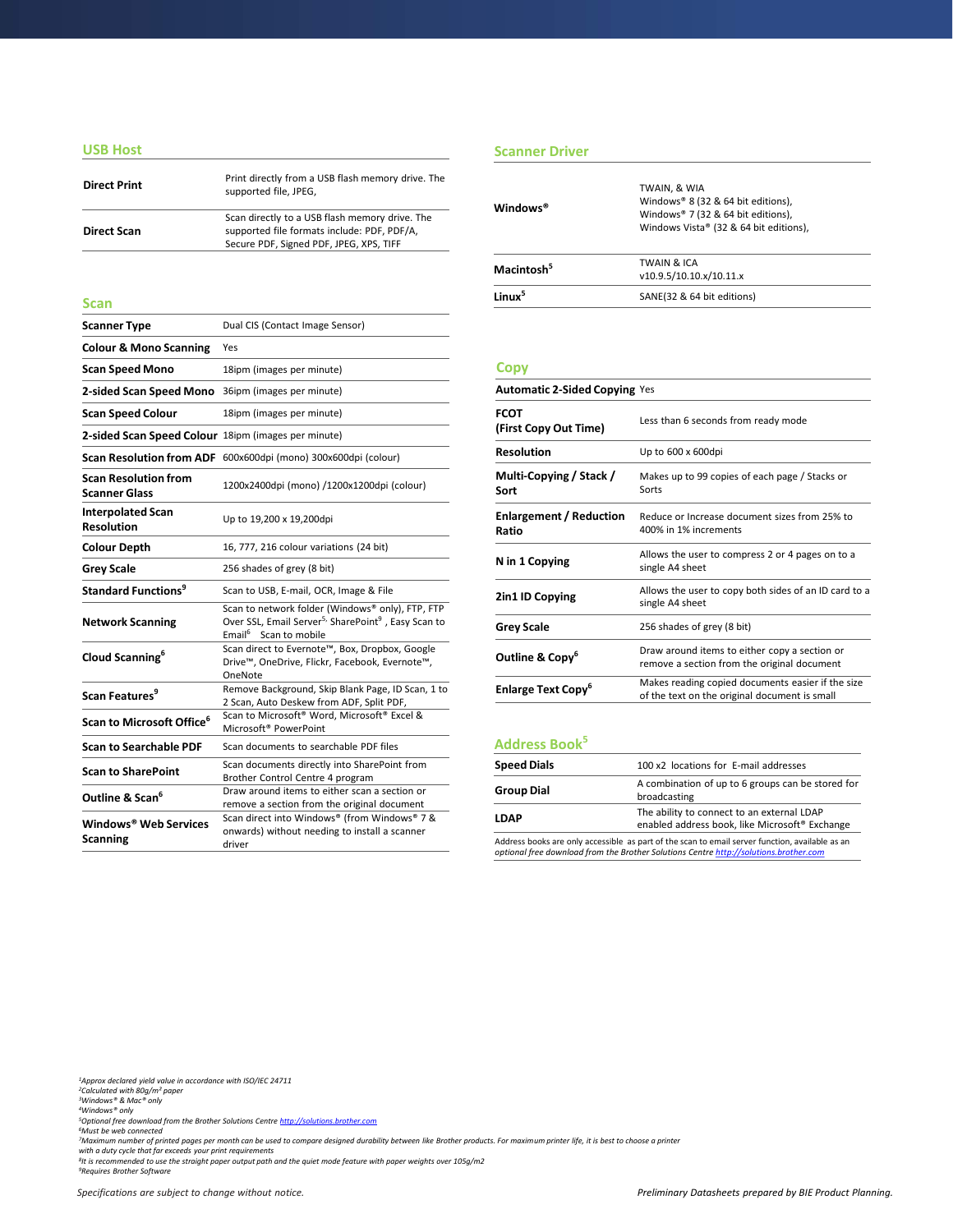| Fax                                         |                                                                                                                                                                                    |
|---------------------------------------------|------------------------------------------------------------------------------------------------------------------------------------------------------------------------------------|
| <b>Fax Modem</b>                            | 33,600bps (Super G3)                                                                                                                                                               |
| <b>Automatic 2-Sided</b><br>Faxing          | Yes                                                                                                                                                                                |
| Internet Fax (iFax) <sup>5</sup>            | Fax documents anywhere in the world over the Internet<br>without the use of a telephone line                                                                                       |
| PC Fax Send <sup>9&amp;3</sup>              | Send faxes directly from your PC                                                                                                                                                   |
| PC Fax Receive <sup>9&amp;4</sup>           | Receive faxes directly to your PC                                                                                                                                                  |
| <b>Automatic Redial</b>                     | Automatic redialling if the recipient fax is busy                                                                                                                                  |
| Telephone Index                             | An electronic, alphabetical listing of stored speed dials and<br>group numbers                                                                                                     |
| <b>Distinctive Ring</b><br><b>Detection</b> | An external service that allows two or more telephone<br>numbers shared on a single fixed line and use different                                                                   |
| (UK & Denmark only)                         | ring tones                                                                                                                                                                         |
| Speaker / Ring volume 3 levels and off      |                                                                                                                                                                                    |
| Fax / Tel Switch                            | Automatic recognition of fax and telephone reception                                                                                                                               |
| <b>Super Fine</b>                           | Enables quality transmission of very small print and line<br>drawings                                                                                                              |
| Contrast                                    | Auto / light / dark                                                                                                                                                                |
| <b>Enhanced Remote</b><br>Activate          | Transfer a fax call, answered on an extension phone, to<br>the fax machine                                                                                                         |
| <b>Delayed Timer</b>                        | Up to 50                                                                                                                                                                           |
| Quick-Scan                                  | Reduce scanning times by scanning a fax into memory<br>before sending. Approximately 2.5 seconds per page A4<br>standard resolution                                                |
| <b>Memory Transmission</b>                  | Up to 200 pages (ITU-T Test Chart, Standard Resolution,<br>JBIG)                                                                                                                   |
| Out of Paper<br>Reception                   | up to 200 pages (ITU-T Test Chart, Standard Resolution,<br>JBIG)                                                                                                                   |
| <b>Dual Access</b>                          | Allows the operator to perform 2 different tasks on the<br>machine at the same time                                                                                                |
| <b>Broadcasting</b>                         | Send the same fax message to up to 50 separate locations                                                                                                                           |
| <b>Batch Transmission</b>                   | Stores documents for the same location in the machines<br>memory for transmission in a single call                                                                                 |
| <b>Auto Reduction</b>                       | When receiving a single page document longer than A4<br>(297mm) the fax machine will automatically reduce the<br>message to fit onto a single A4 sheet                             |
| <b>ECM (Error Correction</b><br>Mode)       | The MFC will detect line errors during fax transmission and<br>resend the page(s) of the document that had an error<br>(recipient machines must share this feature for it to work) |
| <b>Fax Forwarding</b>                       | Sends a fax received in memory to another pre<br>programmed fax number                                                                                                             |
| <b>Remote Access</b>                        | Allows users to remotely access their machine                                                                                                                                      |
| <b>Fax Retrieval</b>                        | Allows remote access to faxes stored in the machine                                                                                                                                |
| Remote Set-up <sup>3</sup>                  | Allows users to set-up the MFC from their PC                                                                                                                                       |
| <b>Grey Scale</b>                           | 256 shades (8 bit) of grey are available for faxing                                                                                                                                |
| <b>Fax Preview</b>                          | Preview received faxes on the screen                                                                                                                                               |
| Fax stamp                                   | Add the date and time to all received faxes                                                                                                                                        |

### **Standard Paper Handling**

|                                    | Standard Tray - 250 sheets                                                                         |
|------------------------------------|----------------------------------------------------------------------------------------------------|
| Paper Input <sup>2</sup>           | Lower Tray - 250 sheets<br>Multi Purpose Tray - 100 sheets up to A3 plain                          |
|                                    | paper or up to 5 sheets of other media                                                             |
|                                    | Automatic Document Feeder (ADF) - 50 sheets                                                        |
| Paper Output <sup>2</sup>          | Face up - 100 sheets                                                                               |
|                                    |                                                                                                    |
| <b>Media Specification</b>         |                                                                                                    |
|                                    | Standard Tray - Plain, Inkjet, Glossy* & Recycled                                                  |
|                                    | paper (between 64 - 220g/m <sup>2</sup> , 260/m <sup>2</sup> when using                            |
|                                    | Brother BP-71 Glossy Paper) *Glossy Up to A4 only                                                  |
|                                    | Lower Tray - Plain & Recycled (between 64 -<br>$120g/m2$ )                                         |
|                                    | Multi Purpose Tray - Plain, Inkjet, Glossy* &                                                      |
| Media Types & Weights <sup>8</sup> | Recycled paper (between 64 - 220g/m <sup>2</sup> , 260/m <sup>2</sup>                              |
|                                    | when using Brother BP-71 Glossy Paper) *Glossy                                                     |
|                                    | up to A3<br>Automatic Document Feeder (ADF) - plain &                                              |
|                                    | recycled paper (between $64 - 90g/m^2$ )                                                           |
|                                    | 2-sided Print - plain & recycled paper (between 60<br>$-120g/m2$ )                                 |
|                                    | Yes: Accuracy & reliability will depend on the                                                     |
| <b>Envelope Printing</b>           | quality & type of envelopes or labels used                                                         |
|                                    | Standard Tray - A3, LGR, LGL, A4, LTR, EXE, Folio,                                                 |
|                                    | A5, A6, Photo(10x15cm), Indexcard(13x20cm),                                                        |
|                                    | Photo-L(9x13cm), Photo-2L(13x18cm), Com-10, DL<br>Envelope, Monarch, C5, Mexico Legal, India Legal |
|                                    | Lower Tray - A4, LTR, A3, LGR, LGL, Folio, Mexico                                                  |
|                                    | Legal, India Legal                                                                                 |
| <b>Media Sizes</b>                 | Multi Purpose Tray - A3, LGR, LGL, A4, LTR, EXE,<br>Folio, A5, A6, Photo(10x15cm),                 |
|                                    | Indexcard(13x20cm), Photo-L(9x13cm/3.5x5"),                                                        |
|                                    | Photo-2L(13x18cm), Com-10, DL Envelope,                                                            |
|                                    | Monarch, C5, Mexico Legal, India Legal                                                             |
|                                    | Automatic Document Feeder (ADF) - Width:<br>105mm to 297mm x Length: 148mm to 431.8mm              |
|                                    | <b>Scanner Glass</b>                                                                               |
|                                    | -Up to Width: 297mm x Length: 431.8mm                                                              |
| <b>Supplies</b>                    |                                                                                                    |
|                                    | Black:                                                                                             |
|                                    | LC3217BK 550 pages, LC3219XLBK 3,000 pages                                                         |
|                                    | Cyan:<br>LC3217C 550 pages, LC3219XLC 1,500 pages                                                  |
| Ink cartridges <sup>1</sup>        | Magenta:                                                                                           |
|                                    | LC3217M 550 pages, LC3219XLM 1,500pages                                                            |
|                                    | Yellow:<br>LC3217Y 550 pages, LC3219XLY 1,500 page                                                 |
|                                    | Ink cartridges, power supply cord, fax line cord,                                                  |
| <b>Carton Contents</b>             | driver software for Windows®, Quick Set-Up Guide                                                   |
|                                    | (PC interface cable NOT included)                                                                  |
|                                    | The frequency of replacement consumables will vary depending on the complexity of the prints,      |

the percentage of coverage, paper size, and the type of media.

<sup>4</sup>Windows® only<br><sup>5</sup>Optional free download from the Brother Solutions Centre <u>[http://solutions.brother.com](http://solutions.brother.com/)</u><br><sup>5</sup>Must be web connected<br><sup>7</sup>Maximum number of printed pages per month can be used to compare designed durability b

*<sup>1</sup>Approx declared yield value in accordance with ISO/IEC 24711 <sup>2</sup>Calculated with 80g/m² paper <sup>3</sup>Windows® & Mac® only*